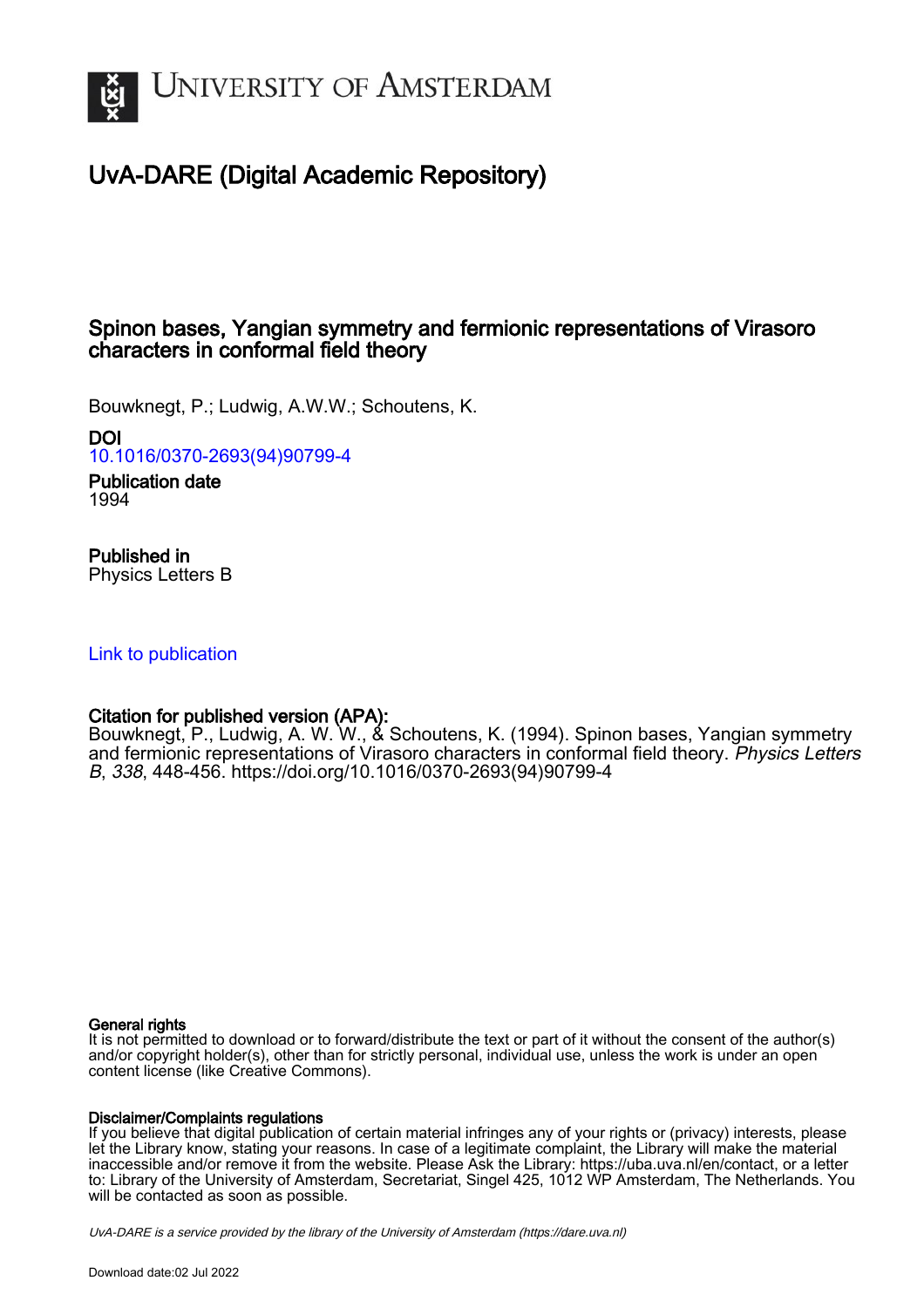

3 November 1994

PHYSICS LETTERS B

Physics Letters B 338 (1994) 448-456

# **Spinon bases, Yangian symmetry and fermionic representations of Virasoro characters in conformal field theory**

Peter Bouwknegt<sup>a</sup>, Andreas W.W. Ludwig<sup>b</sup>, Karelian Schoutens<sup>b</sup>

*a Department of Physics and Astronomy, University of Southern California, Los Angeles, CA 90089-0484 USA b Joseph Henry Laboratories, Princeton University, Princeton, NJ 08544, USA* 

> Received 9 June 1994 Editor: M. Dine

### **Abstract**

We study the description of the  $SU(2)$ , level  $k = 1$ , Wess-Zumino-Witten conformal field theory in terms of the modes of the spin-1/2 affine primary field  $\phi^{\alpha}$ . These are shown to satisfy generalized 'canonical commutation relations', which we use to construct a basis of Hilbert space in terms of representations of the Yangian  $Y(sl_2)$ . Using this description, we explicitly derive so-called 'fermionic representations' of the Virasoro characters, which were first conjectured by R. Kedem, T. Klassen, B. McCoy and E. Melzer [Phys. Lett. B 307 (1993) 68, and references therein]. We point out that similar results are expected for a wide class of rational conformal field theories.

## **1. Introduction**

Recently a number of independent studies have pointed at a novel description of the structure of the Hilbert space of certain rational conformal field theories (RCFT), which is totally different from the conventional one in terms of representations of a chiral conformal algebra: roughly speaking, the Hilbert space can be built up from fundamental 'quasiparticles', in a way that is reminiscent of the Fock space construction for free fermions. A rule, generalizing the Pauli exclusion principle, governs the allowed ways the 'quasiparticles' can occupy single momentum states. Clearly, such a novel description of RCFT is expected to lead to a number of new insights, both at the mathematical level and in applications. Early results in this spirit can be found in the work of Faddeev and Takhtajan [1], and of Zamolodchikov and Zamolodchikov [2].

In this Letter, we make a connection between two developments in this area. The first goes back to Haldane et al. [3], who propose a description of the  $SU(2)$ , level-1 Wess-Zumino-Witten (WZW) conformal field theory in terms of *'spinons'* (spin-I/2 doublets) and so-called *Yangian symmetry.* This description, which has its origin in the structure of the Haldane-Shastry spin chains with  $1/r^2$  exchange, stresses the fact that the fundamental fields in this theory are 'spinon' fields, which may be viewed as free fields apart from purely statistical (in this case: semionic) interactions that may be taken into account by a rule generalizing the Pauli principle. The second development, initiated by the Stony Brook group [4], is the observation that the fundamental characters of many RCFT's can be written in what has been called a *'fermionic representation'.* So far, the 'fermionic representations' have not been related to an underlying algebraic structure in the CFT.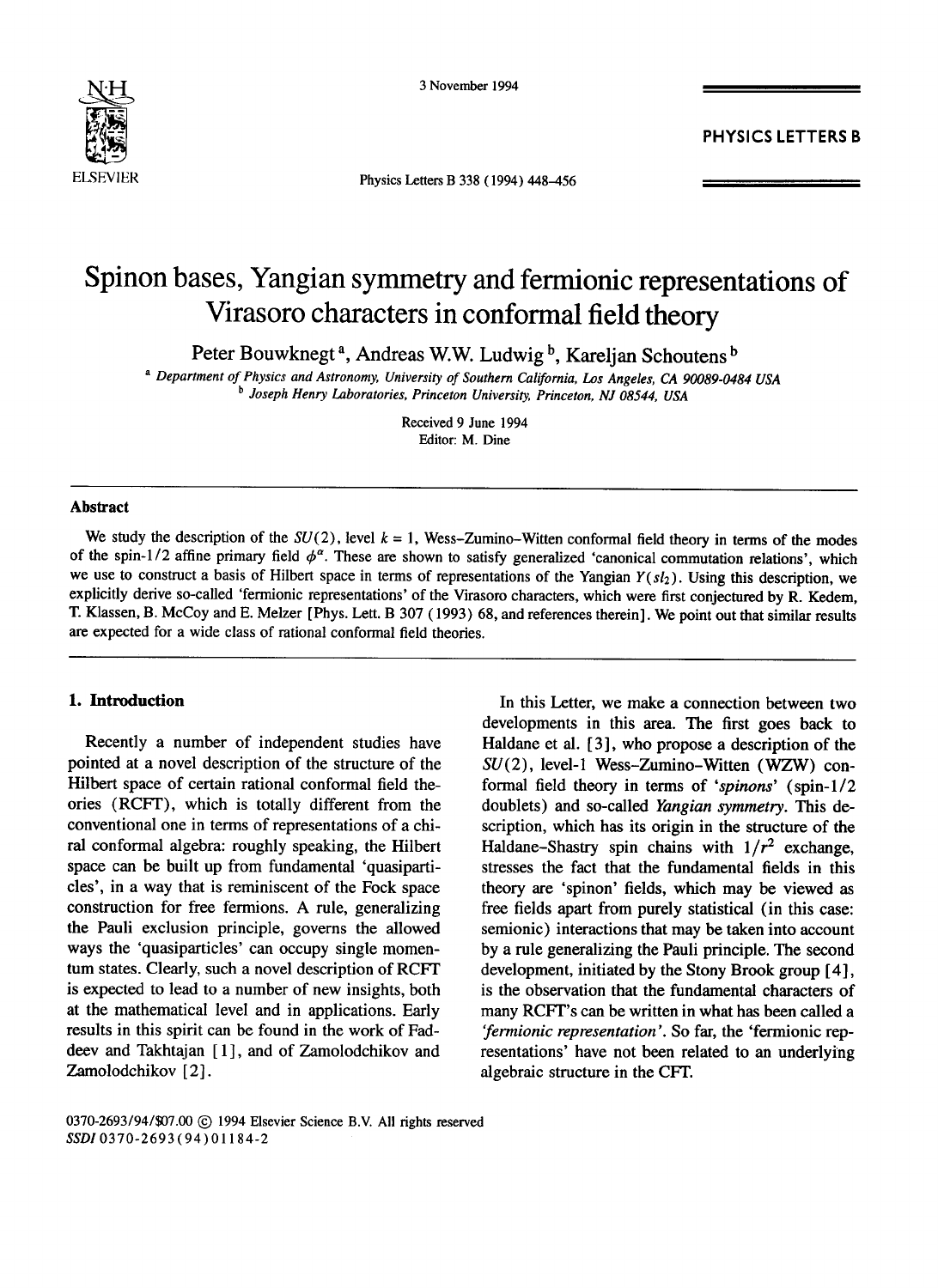Here, following [3], we construct a basis of the Hilbert space of the  $SU(2)_1$  WZW model in terms of modes of the spin-1/2 affine primary field and relate it to representations of the Yangian  $Y(sl_2)^1$ . In the main part of this Letter, we shall then use this spinon description to directly derive the 'fermionic representations' of the Virasoro characters in the model. We thus identify the common structure underlying both developments mentioned above. We will be able to give a straightforward derivation, which uses little more than the generalized commutation relations of the spinon modes.

In our closing section, commenting on our results, we argue that, if a RCFT can be described by different (bosonic) chiral algebras, one expects a 'fermionic representation' of the characters and a generalized notion of 'Yangian symmetry' for each of those descriptions. We also comment on the  $SU(2)$  WZW models with level  $k > 1$ .

## **2. Spinon fields: OPE's and generalized commutators**

In this section we begin our discussion of the  $SU(2)$ <sub>1</sub> WZW model by specifying the properties of the modes of the (chiral) spinon field  $\phi^{\pm}(z)$ , which is nothing else than the  $j = \frac{1}{2}$  primary field of the affine symmetry algebra  $A_1^{(1)}$ . If one were to base the description of the theory on affine symmetry alone, one would have the vacuum and the lowest spinon state (of conformal dimension  $L_0 = \frac{1}{4}$ ) as the fundamental primary states, and one would use affine currents to generate all other states in the theory. Here we shall focus instead on a description where all states in the spectrum are written as multi-spinon states, i.e., as products of modes of the spin-1/2 affine primary.

In order to clarify conventions, we give a complete set of OPE's. The current algebra is

$$
J^{a}(z)J^{b}(w) = \frac{d^{ab}}{(z-w)^{2}} + \frac{f^{ab}{}_{c}J^{c}(w)}{(z-w)} + \dots \quad (1)
$$

The adjoint index takes the values  $a = +1, 3, =;$  the metric is  $d^{+}=1$ ,  $d_{=+}=1$ ,  $d^{33}=2$ ,  $d_{33}=\frac{1}{2}$  and the structure constants follow from  $f^{+2}$  = 1 and satisfy  $f_a{}^{bc} f_{dbc} = -4 d_{ad}$ . The spinon fields  $\phi^{\alpha}(z)$ ,  $\alpha = \pm$ , transform as

$$
J^{a}(z)\phi^{\alpha}(w) = (t^{a})^{\alpha}{}_{\beta}\frac{\phi^{\beta}(w)}{(z-w)} + \ldots , \qquad (2)
$$

with  $(t^+)^{-}{}_{+} = (t^=)^{+}{}_{-} = 1$ ,  $(t^3)^{\pm}{}_{\pm} = \pm 1$ . Furthermore, we have the following spinon-spinon OPE's

$$
\phi^{\alpha}(z)\phi^{\beta}(w) =
$$
\n
$$
(-1)^{q}(z-w)^{-\frac{1}{2}}\epsilon^{\alpha\beta}(1+\frac{1}{2}(z-w)^{2}T(w)+...) - (-1)^{q}(z-w)^{\frac{1}{2}}(t_{a})^{\alpha\beta} \times (J^{a}(w)+\frac{1}{2}(z-w)\partial J^{a}(w)+...) ,
$$
\n(3)

where  $\epsilon^{+-} = -\epsilon^{-+} = 1$ , and  $(t_a)^{\alpha\beta} = d_{ab}\epsilon^{\beta\gamma}(t^b)^\alpha$ . In these formulas,  $q$  depends on the sector that the OPE's are acting on<sup>2</sup>:  $q = 0$  on states that are created by an even number of spinons (i.e., the states in the vacuum module of  $A_1^{(1)}$ ) and  $q = 1$  if the number of spinons is odd (the  $j = \frac{1}{2}$  module of  $A_1^{(1)}$ ).

The occurrence of a factor  $(z-w)^{1/2}$  in the spinon**spinon** OPE's clearly shows that the braiding properties of the spinons are those of semions or 'halffermions'. The mode expansions of the spinons are

$$
\phi^{\alpha}(z)\chi_q(0) = \sum_m z^{m+\frac{q}{2}} \phi^{\alpha}_{-m-\frac{q}{2}-\frac{1}{4}} \chi_q(0) ,
$$
  

$$
\phi^{\alpha}_{-m-\frac{q}{2}+\frac{3}{4}} \chi_q(0) = \oint \frac{dz}{2\pi i} z^{-m-\frac{q}{2}} \phi^{\alpha}(z) \chi_q(0) , \quad (4)
$$

where  $\chi_a(0)$  is an arbitrary state in the sector indicated by the value of q. On states with  $q = 0$  we can apply modes  $\phi^{\pm}_{-1/4-n}$  with *n* integer, and on states with  $q = 1$  we can apply  $\phi_{-3/4-n}^{\pm}$ .

By following a standard procedure (see, e.g. [5] ) we can derive the following *generalized commutation relations* for the modes of the spinon fields

$$
\sum_{l\geq 0} C_l^{(-\frac{1}{2})} \left( \phi_{-m-\frac{q+1}{2}-l+\frac{3}{4}}^{\alpha} \phi_{-n-\frac{q}{2}+l+\frac{3}{4}}^{\beta} - \left( \begin{array}{c} \alpha \leftrightarrow \beta \\ m \leftrightarrow n \end{array} \right) \right)
$$
  
=  $(-1)^q \epsilon^{\alpha\beta} \delta_{m+n+q-1}$  (5)

<sup>&</sup>lt;sup>1</sup> Related results were obtained independently in Ref. [9].

<sup>&</sup>lt;sup>2</sup> The appearance of explicit factors  $(-1)^q$  is due to our conven**tion** to write upper indices on all spinon fields. The natural convention would be to write **lower indices** whenever a spinon field acts on a  $q = 1$  state; raising these indices by using  $\phi^{\alpha} = \epsilon^{\alpha\beta} \phi_{\beta}$ leads to an explicit relative minus sign between the OPE's in the two sectors  $q = 0, 1$ .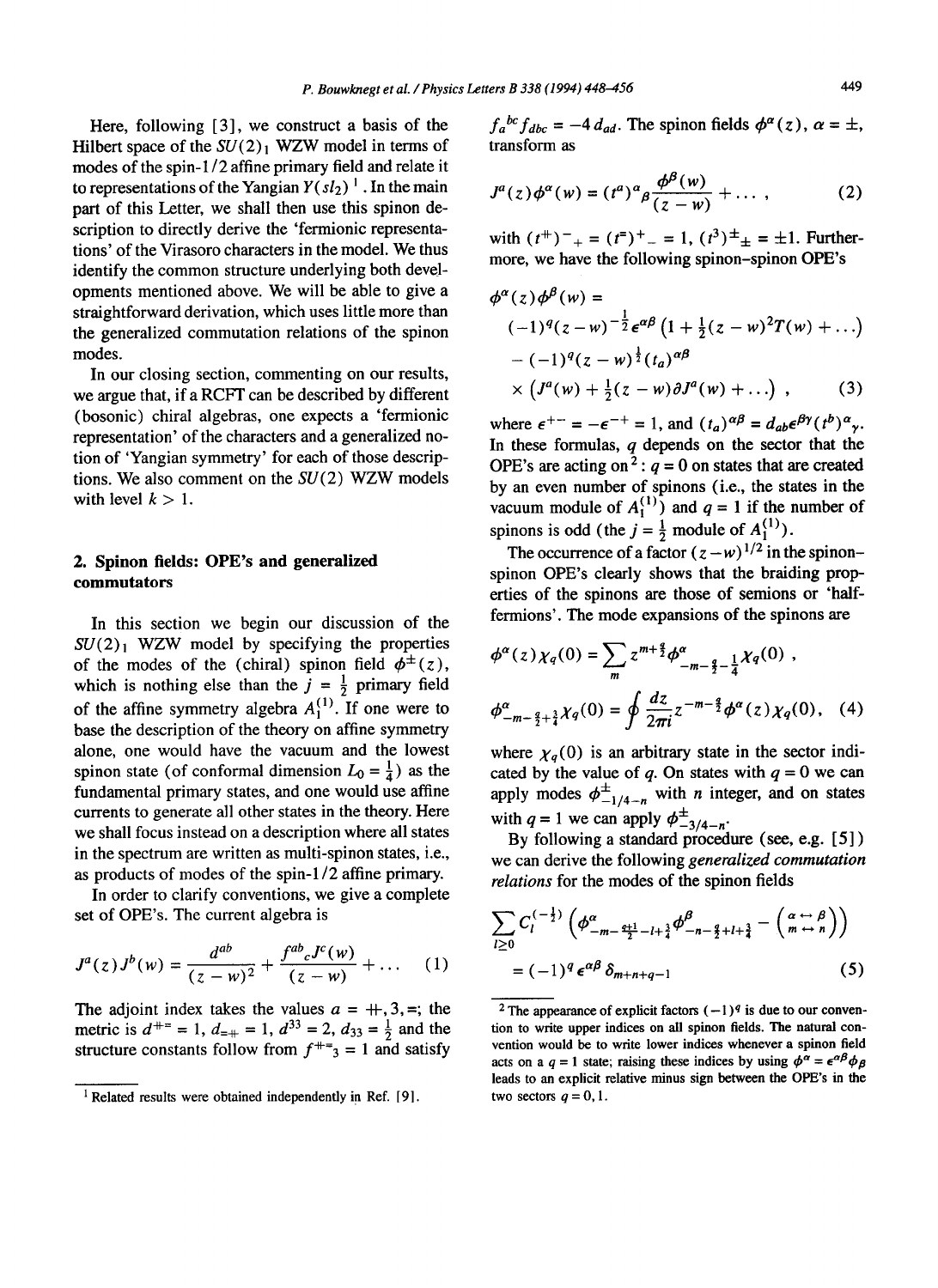$$
\sum_{l\geq 0} C_{l}^{(-\frac{3}{2})} \left( \phi_{-m-\frac{q+1}{2}-l-\frac{1}{4}}^{\alpha} \phi_{-n-\frac{q}{2}+l+\frac{1}{4}}^{\beta} + \left( \begin{matrix} \alpha \leftrightarrow \beta \\ m \leftrightarrow n \end{matrix} \right) \right)
$$
  
=  $(-1)^{q} \left( -\epsilon^{\alpha\beta} (m+\frac{q}{2}) \delta_{m+n+q} - (t_{a})^{\alpha\beta} J_{-m-n-q}^{\alpha} \right)$   
(6)  

$$
\sum_{l\geq 0} C_{l}^{(-\frac{5}{2})} \left( \phi_{-m-\frac{q+1}{2}-l-\frac{5}{4}}^{\alpha} \phi_{-n-\frac{q}{2}+l+\frac{3}{4}}^{\beta} - \left( \begin{matrix} \alpha \leftrightarrow \beta \\ m \leftrightarrow n \end{matrix} \right) \right)
$$
  
=  $(-1)^{q} \left( \frac{1}{2} \epsilon^{\alpha\beta} (m+\frac{q}{2}) (m+1+\frac{q}{2}) \delta_{m+n+q+1} - \frac{1}{2} (t_{a})^{\alpha\beta} (n-m) J_{-m-n-q-1}^{\alpha} + \frac{1}{2} \epsilon^{\alpha\beta} L_{-m-n-q-1} \right)$   
(7)

In these relations, the coefficients  $C^{(\alpha)}_l$  are defined by the expansion

$$
(1-x)^{\alpha} = \sum_{l \ge 0} C_l^{(\alpha)} x^l . \tag{8}
$$

The relations (5) can be interpreted as *generalized canonical commutation relations* of the fundamental spinon fields. The other relations can be used to express the current modes  $J_n^a$  and the Virasoro generators  $L_n$  as bilinears in spinon modes. We would like to stress that, up to the complication of the infinite series in the mode index  $l$ , these relations are very reminiscent of the anticommutation relations for free fermions and of the formulas that express affine and Virasoro currents as fermion bilinears.

#### 3. Yangian symmetry

We recall from [3] that the  $SU(2)_1$  WZW RCFT provides a realization of the Yangian *Y(sl2). The Yan*gian generators are

$$
Q_0^a = J_0^a , \quad Q_1^a = \frac{1}{2} f^a{}_{bc} \sum_{m>0} J^b{}_{-m} J^c{}_m . \tag{9}
$$

It is easy to see that the Virasoro generator  $L_0$  commutes with the generators in (9). When acting on integrable highest weight representations of  $A_1^{(1)}$  at level- 1, these generators satisfy the defining relation of Drinfel'd's Yangian ([6]). The Yangian is endowed with a *comultiplication*  $\Delta$ , which can be viewed as a generalization of angular momentum coupling. When the action of the Yangian is defined on two spaces, it acts on the tensor product as follows:

$$
\Delta(Q_0^a) = 1 \otimes Q_0^a + Q_0^a \otimes 1,
$$
  
\n
$$
\Delta(Q_1^a) = 1 \otimes Q_1^a + Q_1^a \otimes 1 + \frac{1}{2} f^a{}_{bc} Q_0^b \otimes Q_0^c.
$$
 (10)

The paper [3] also identified a number of operators (beyond the Virasoro zero-mode  $L_0$ ) that commute with the Yangian generators. The first non-trivial example is the operator  $H_2$  given by

$$
H_2 = \sum_{m>0} d_{ab} m J_{-m}^a J_m^b \tag{11}
$$

If the group  $SU(2)$  is replaced by  $SU(N)$ , the corresponding expressions for  $Q_1^a$  and  $H_2$  have to be modified by additional terms that involve the 3-index  $d$ symbol of  $SU(N)$ ,  $N \geq 3$  [7].

## **4. Constructing the Hilbert space**

We now come to the description of the full space of states of the theory in terms of multi-spinon states. There are actually two ways to set this up, and we shall discuss both in this section.

#### *4.1. Basis I*

Rephrasing the prescription of [ 3 ], we claim that a complete basis for all the (chiral) states in the Hilbert space of the  $SU(2)_1$  WZW model is given as follows. We first construct the *following fully polarized N-spinon states* 

$$
\phi_{-\frac{(2N-1)}{4}-n_N}^+ \cdots \phi_{-\frac{5}{4}-n_3}^+ \phi_{-\frac{3}{4}-n_2}^+ \phi_{-\frac{1}{4}-n_1}^+ |0\rangle,
$$
\nwith  $n_N \ge n_{N-1} \ge \ldots \ge n_2 \ge n_1 \ge 0$ . (12)

It is easily seen that the eigenvalue of the Virasoro zero mode  $L_0$  on these states is

$$
L_0 = \frac{N^2}{4} + \sum_{i=1}^{N} n_i \; . \tag{13}
$$

In the second step we construct a collection of irreducible *Yangian multiplets:* we first construct a Yangian highest weight state (YHWS) [annihilated by  $Q_0^+$  and  $Q_1^+$ ] by taking suitable linear combinations of the states in  $(12)$ , with fixed N (number of 'spinons') and fixed  $L_0$  eigenvalue (see, e.g. (19)). Then we repeatedly apply the generators  $Q_0^a$  and  $Q_1^a$ . The union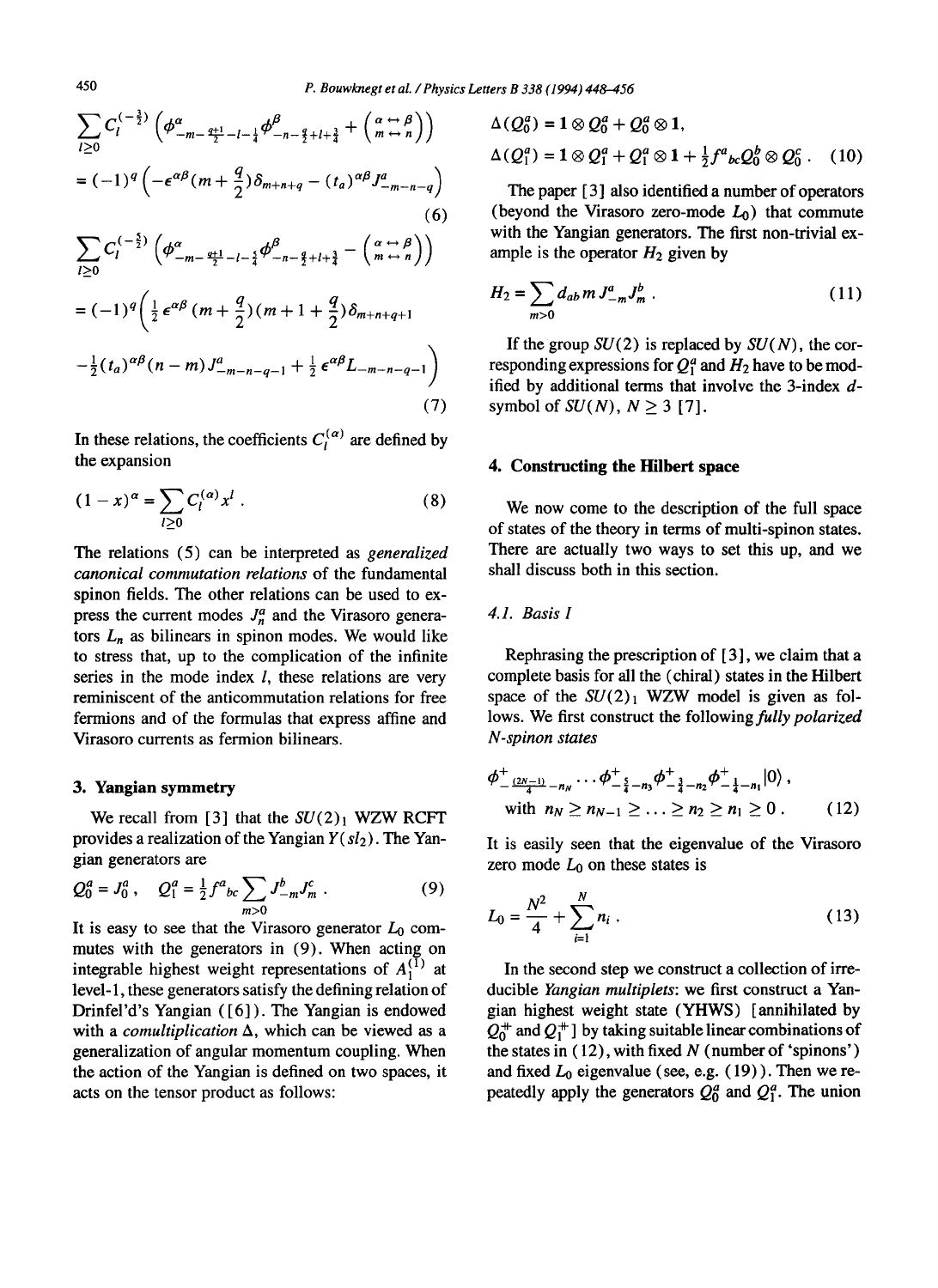of all these Yangian multiplets precisely forms a basis for the Hilbert space.

The structure of the irreducible Yangian multiplets, described in [3], following [8], reads in our present language as follows: (i) Each Yangian multiplet is characterized by a set of non-decreasing integers  ${n_i}_{i=1,...,N}$  as in (12). (ii) The eigenvalue of  $L_0$ (commuting with the Yangian ) on the states in the Yangian multiplet specified by  ${n_i}_{i=1}$ ,  $N$  is given by (13). (iii) When acting on a Yangian highest weight state (which will be a linear combination of 'fully polarized' states of the form (12)), the Yangian generators (9) create states of a similar form, which however have some of the  $+$  indices replaced  $by -$ , and which have different coefficients in the linear combination. If we were to act only with  $Q_0^a$  we would find a total of  $N + 1$  such states; the maximal possible number when acting with the full Yangian is  $2<sup>N</sup>$ . This maximal number is only realized if the mode indices  $n_i$  are all different. If some of the  $n_i$ 's are equal, the corresponding product of doublets is projected on the symmetric combination. For example, a 2-spinon Yangian multiplet will have  $3 + 1 = 4$  states if  $n_2 \neq n_1$ , but only 3 states if  $n_2 = n_1$ . (For comparison, note that for free spinful fermions, the Pauli principle forces 2 fermions with equal momentum to be in a singlet state, the triplet being dropped. In this sense the Yangian generalizes the Pauli principle.)

In [3], the above description of the space of states of the WZW model was obtained as an extrapolation of results based on the exact solution of so-called Haldane-Shastry spin chains. However, we can easily see that this result is a rather direct consequence of the generalized commutation relations given above, and in particular of the relations (5). Using this relation with  $\alpha = +$ ,  $\beta = +$ , one can show that each of the  $\phi^+$  modes can be applied only once, and that mode indices  $n_1, n_2, \ldots$ , of the state (12) can be chosen in a preferred order. The relation (5) with  $\alpha = +$ ,  $\beta =$ can be used to show the existence of null states which reduce the number of states in the Yangian multiplets. We will further illustrate this in the next section.

### *4.2. Basis H*

A second way to write a multi-spinon basis for the  $SU(2)$  WZW model is as follows. One considers the states

$$
\phi_{-\frac{2(N^{+}+N^{-})-1}{4}-n_{N^{-}}}^{-}\cdots\phi_{-\frac{2(N^{+}+1)-1}{4}-n_{1}^{-}}^{-}\times \phi_{-\frac{2N^{+}-1}{4}-n_{N^{+}}}^{+}\cdots\phi_{-\frac{1}{4}-n_{1}^{+}}^{+}|0\rangle ,\n\text{with } n_{N^{+}}^{+}\geq \ldots \geq n_{2}^{+}\geq n_{1}^{+}\geq 0 ,\n n_{N^{-}}^{-}\geq \ldots \geq n_{2}^{-}\geq n_{1}^{-}\geq 0 .
$$
\n(14)

Once again, it can easily be checked that the generalized commutation relations (5) allow one to write every mixed-index multispinon state as a sum of states of the form (14). The eigenvalue of  $L_0$  is now given as

$$
L_0 = \frac{(N^+ + N^-)^2}{4} + \sum_{i=1}^{N^+} n_i^+ + \sum_{i=1}^{N^-} n_i^- \ . \tag{15}
$$

## 5. The action of  $Q_1^a$  and  $H_2$  on N-spinon states

In this section we study the explicit action of the Yangian generators  $Q_0^a$  and  $Q_1^a$  and of the operator  $H_2$ on multi-spinon states. For simplicity we shall first discuss the action on two-spinon states and later give some more general formulas.

We introduce the following notations for general 2 spinon states  $(t, s)$  refer to triplet and singlet states, respectively)

$$
\Phi_{n_2,n_1}^{t,a} = (t^a)_{\alpha\beta} \phi_{-3/4-n_2}^{\alpha} \phi_{-1/4-n_1}^{\beta} |0\rangle,
$$
  

$$
\Phi_{n_2,n_1}^s = \epsilon_{\alpha\beta} \phi_{-3/4-n_2}^{\alpha} \phi_{-1/4-n_1}^{\beta} |0\rangle.
$$
 (16)

We can now use

$$
(J^{a}\phi^{\alpha})(z) = 2(t^{a})^{\alpha}{}_{\beta}\partial\phi^{\beta} ,
$$

$$
(\partial J^{a}\phi^{\alpha})(z) = \frac{4}{3}(t^{a})^{\alpha}{}_{\beta}\partial^{2}\phi^{\beta} \qquad (17)
$$

to show that

$$
Q_1^a \Phi_{n_2,n_1}^{t,b} = -(n_2 + n_1 + \frac{1}{2}) f^{ab}{}_c \Phi_{n_2,n_1}^{t,c},
$$
  
+  $(n_2 - n_1 + 1) d^{ab} \Phi_{n_2,n_1}^s + d^{ab} \sum_{l>0} \Phi_{n_2+l,n_1-l}^s$   
 $Q_1^a \Phi_{n_2,n_1}^s = 2(n_2 - n_1) \Phi_{n_2,n_1}^{t,a} - 2 \sum_{l>0} \Phi_{n_2+l,n_1-l}^{t,a}$  (18)

Notice that the action of  $Q_1^a$  is not diagonal in the indices  $(n_2, n_1)$  but rather lower-triangular in the sense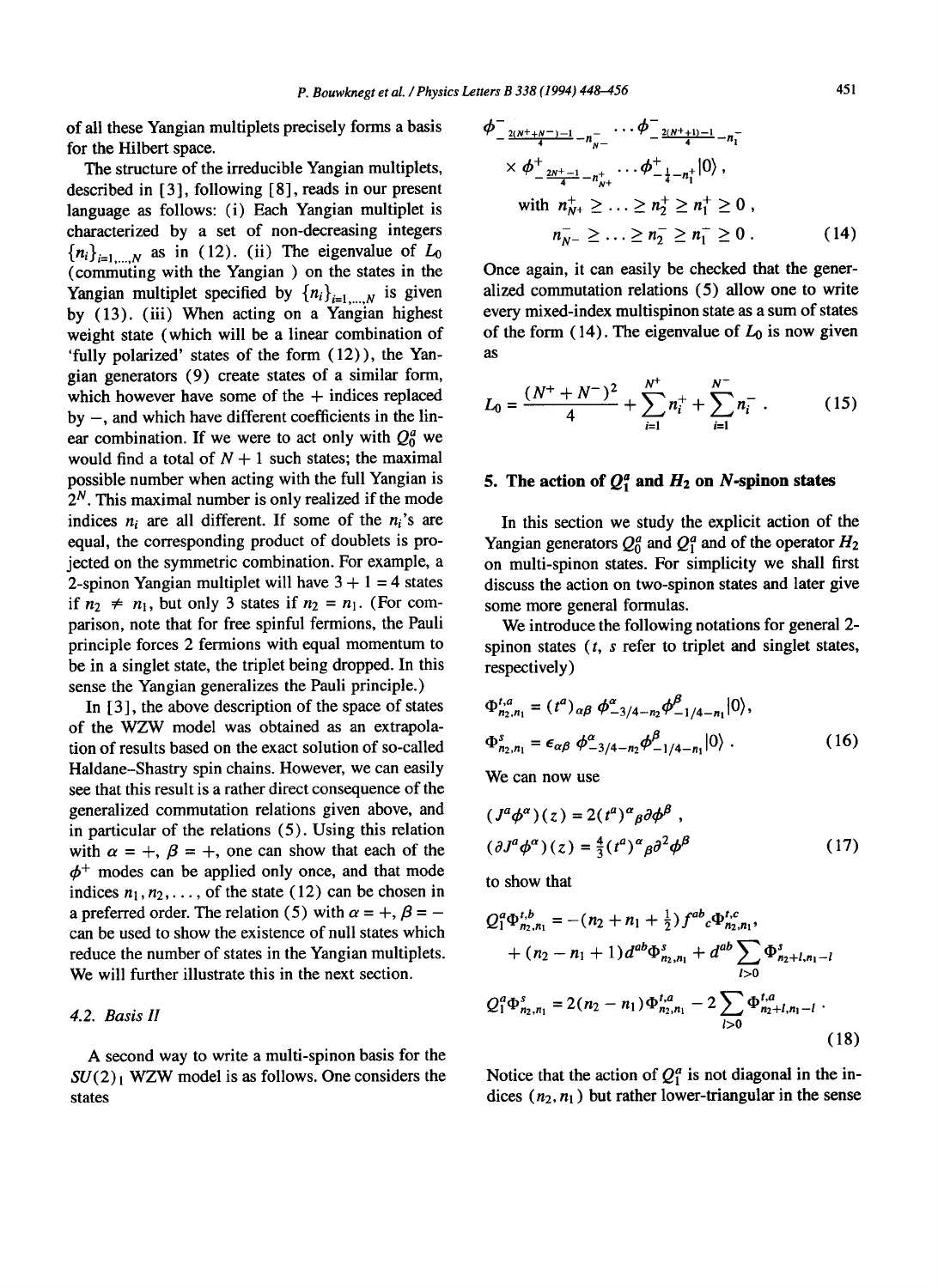that  $(n_2, n_1)$  gets mapped into  $(n_2 + l, n_1 - l)$  with  $l \geq 0$  and  $n_1 - l \geq 0$ .

From the action of  $Q_1^{\dagger}$  it is easily seen that the space of all two-spinon states with  $n_1 + n_2 = n$  fixed can be decomposed into multiplets of the Yangian, whose highest weight states are of the form

$$
\Phi_{n_2,n_1}^{t,+} + \sum_{l>0} a_{n_2,n_1}^{(l)} \Phi_{n_2+l,n_1-l}^{t,+} \,, \tag{19}
$$

where the  $a_{n_2,n_1}^{(l)}$  are real coefficients.

These multiplets contain a triplet and a singlet of  $SU(2)$ , i.e., a total of four states, except if  $n_1 = n_2$ , when the relation (5) can be used to show that the singlet is absent.

We remark that  $Q_1^a$  acts by comultiplication (10) on the 2-spinon YHWS, given its action on the 1-spinon states (which are YHWS).

The action of  $H_2$  on the 2-spinon states can be evaluated in a similar fashion. The result is

$$
H_{2}\Phi_{n_{2},n_{1}}^{t,a}
$$
  
= 2 ((n<sub>2</sub> + 1) (n<sub>2</sub> +  $\frac{1}{2}$ ) + (n<sub>1</sub> +  $\frac{1}{2}$ )n<sub>1</sub>)  $\Phi_{n_{2},n_{1}}^{t,a}$   
+  $\sum_{l>0} l \Phi_{n_{2}+l,n_{1}-l}^{t,a}$ ,  

$$
H_{2}\Phi_{n_{2},n_{1}}^{s}
$$
  
= 2 ((n<sub>2</sub> + 1) (n<sub>2</sub> +  $\frac{1}{2}$ ) + (n<sub>1</sub> +  $\frac{1}{2}$ )n<sub>1</sub>)  $\Phi_{n_{2},n_{1}}^{s}$   
- 3  $\sum_{l>0} l \Phi_{n_{2}+l,n_{1}-l}^{s}$ . (20)

Since this action is again lower triangular, the eigenvalues of the operator  $H_2$  are immediately seen to equal  $2((n_2 + 1)(n_2 + \frac{1}{2}) + (n_1 + \frac{1}{2})n_1)$ . It can be checked that these values are in agreement with the prescription given in [ 3 ], and also with the formula that was recently given in [9].

To be completely explicit, we present the example where  $n_1 + n_2 = 4$ , which are the 2-spinon states with  $L_0 = 5$  (from (13)). In the following formula we list the labels  $(n_2, n_1)$  of the Yangian representation, the  $H_2$ -eigenvalues, and the states

(4,0) 
$$
H_2 = 45 \Phi_{4,0}^{t,a}, \Phi_{4,0}^s
$$
  
\n(3,1)  $H_2 = 31 \Phi_{3,1}^{t,a} - \frac{1}{14} \Phi_{4,0}^{t,a}, \Phi_{3,1}^s + \frac{3}{14} \Phi_{4,0}^s$   
\n(2,2)  $H_2 = 25 \Phi_{2,2}^{t,a} - \frac{1}{6} \Phi_{3,1}^{t,a} - \frac{11}{120} \Phi_{4,0}^{t,a}$ . (21)

When acting on the  $(2, 2)$  Yangian highest weight state,  $Q_1$ <sup>=</sup> produces a multiple of the  $SU(2)$  descendant plus a state proportional to  $\Phi_{2,2}^s + \frac{1}{2} \Phi_{3,1}^s + \frac{3}{8} \Phi_{4,0}^s$ , which vanishes as a consequence of (5).

To conclude this section, we turn to the action of  $Q_1^a$  and  $H_2$  on a general N-spinon state. It is easily seen that the action of  $Q_1^a$  is again 'lower triangular' with respect to a natural ordering of the multiindices  $(n_1, n_2, \ldots, n_N)$ . This implies that in general the space of N-spinon states can be decomposed into irreducible multiplets of the Yangian. Closed form expressions for general Yangian highest weight states can, e.g. be obtained by using the full machinery of the exact solution of the Calogero-Sutherland models of N-body quantum mechanics and of the Haldane-Shastry spin chains, and this leads to expressions involving so-called Jack polynomials [9].

Let us give an explicit expression for the action of  $H<sub>2</sub>$  on a fully polarized N-spinon state. Denoting by  $|\chi^{(N-1)}\rangle$  a fully polarized  $(N-1)$ -spinon state, we have from (11,17)

$$
\begin{split} \left[H_{2},\phi_{-\frac{2N-1}{4}-n_{N}}^{+}\right] \left(\chi^{(N-1)}\right) \\ &= 2\left(n_{N}+\frac{N-1}{2}\right)\left(n_{N}+\frac{N}{2}\right)\right)\phi_{-\frac{2N-1}{4}-n_{N}}^{+}\left|\chi^{(N-1)}\right\rangle \\ &+ \sum_{l>0}l\phi_{-\frac{2N-1}{4}-n_{N}-l}^{+}J_{l}^{3}\left|\chi^{(N-1)}\right\rangle. \end{split} \tag{22}
$$

Since this action is again 'lower triangular', the eigenvalue of  $H_2$  on a general fully polarized Yangian highest weight state with mode-indices  $\{n_1, n_2, \ldots, n_N\}$  is

$$
H_2 = \sum_{i=1}^{N} 2(n_i + \frac{1}{2}(i-1))(n_i + \frac{1}{2}i) \tag{23}
$$

This value agrees with the results of [ 3,9 ], which were derived by different means.

### **6. Deriving the Virasoro characters**

We now turn to a derivation of the Virasoro characters in the theory by using the characterization of the Hilbert space that we called 'Basis I'. The Virasoro primary fields in the theory are characterized by their  $SU(2)$  spin j and their conformal dimension  $\Delta =$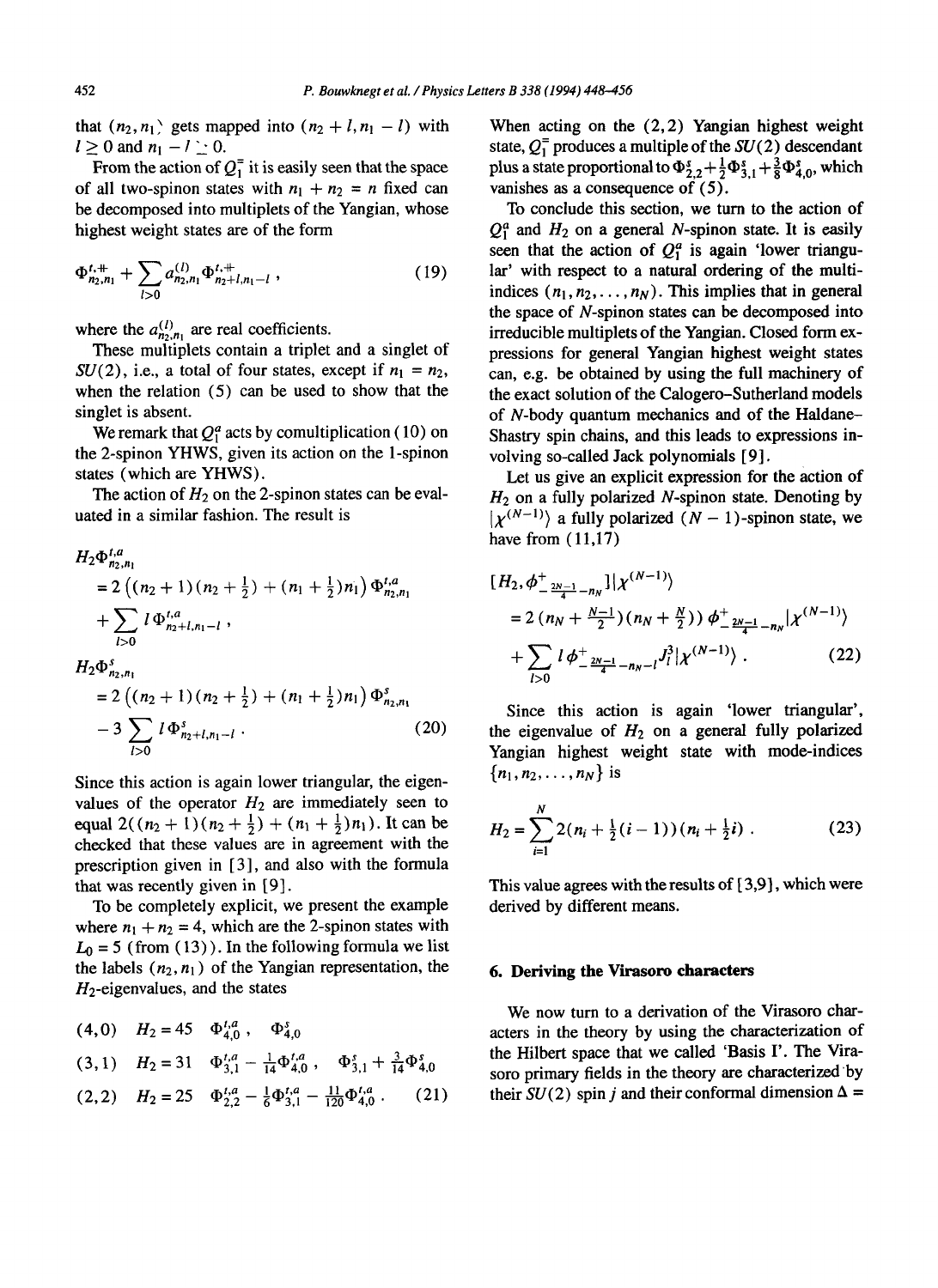$j^2$ . The corresponding characters are of course well known

$$
\chi_j^{\text{Vir}}(q) = \frac{q^{j^2} (1 - q^{2j+1})}{\prod_{m=1}^{\infty} (1 - q^m)} \ . \tag{24}
$$

Our goal here is to write this character in a way that is natural from the point of view of the spinon picture. We shall illustrate our approach by first computing the vacuum character,  $j = 0$ , which is the generating function of all  $SU(2)$  singlets in the spectrum.

Before proceeding, we introduce a slightly simplified version of the *motif notation* [ 3 ] for Yangian multiplets as follows (simplified in the sense that we will not explicitly write the singlet motif  $(1)'$ ). Starting with  $n_1$ , we write the symbol () for each  $n_i$  that is not equal to one of its neighbours. If a string of I consecutive  $n_i$ 's are all equal we write the symbol  $(00...0)$ (i.e.,  $l - 1$  zeros). The Yangian highest weight states are thus in 1-1 correspondence with *motif sequences*  and the  $SU(2)$  content of each multiplet is the free tensor product of the motifs in the sequence.

For example, the Yangian multiplet specified by  ${n_1 = n_2 < n_3 < n_4 = n_5 = n_6 < n_7}$  (N = 7 spinons) has motif  $(0)$  (  $(0)$  (  $(0)$ ) ( ). Note that the motif notation only indicates which of the *ni's* coincide - there is an infinite number of Yangian multiplets which have the same motif, differing by the actual values of the mode indices  $n_1 < n_3 < n_4 < n_7$ . However, the motif uniquely specifies the  $SU(2)$  content: ( ) has spin  $\frac{1}{2}$ , (0) spin 1, (00) spin  $\frac{3}{2}$ , etc., and the total  $SU(2)$ content is the free tensor product, for the above motif  $1 \otimes \frac{1}{2} \otimes \frac{3}{2} \otimes \frac{1}{2}$ .

Our strategy for the computation of the vacuum character is as follows. Clearly, this character will only get contributions from sectors with an even number  $m_1$  of spinons. To find the contribution from the  $m_1$ spinon sector, we proceed in two steps. (1) We draw all path (Bratteli) diagrams, which encode possible ways to extract a singlet from the  $m_1$ -fold tensor product of the  $SU(2)$  doublet. (2) To each diagram we then associate all allowed motif-sequences from which a singlet can be extracted according to the diagram and we sum the corresponding  $q$ -series.

Starting with step (2), let us assume that we have a specific Bratteli diagram, which we can also view as a sequence of uparrows (uaw's) and downarrows (daw's). To this we associate a *leading motif sequence* 

according to the following rule. First write (00...0) [i.e.,  $(l - 1)$  zeros] for the first sequence of *l* uaw's. Then follow the diagram down (daw's) and up again (uaw's) until the next top. If this dip (which can be asymmetric) has a total of  $l$  arrows, write (00...0) with  $l - 1$  zeros. Finally, write (00...0) [i.e.,  $l - 1$  zeros] for the final *l* daw's. For example, the diagram with first  $l$  uaw's and then  $l$  daw's gives  $(00...0)(00...0)$ . The diagram with  $l$  times the pattern uaw, daw, gives  $( ) (0) (0) ... (0) ( )$  with  $l-1$  times (0) in the middle, etc.

From the leading motif sequence we construct *fragmented sequences* by making the replacement  $(0 \rightarrow)$  (' in all possible places.

All this is easily explained in an example. Pick the Bratteli diagram [step (2) ]

$$
\begin{array}{ccccc}\n\nearrow & & & & \\
\nearrow & & & & \\
\nearrow & & & & \\
\end{array}
$$
 (25)

describing  $m_1 = 4$  spinons. (The diagram starts and ends at  $j = 0$ , appropriate for the vacuum character.) The leading motif sequence for this diagram is  $(0)(0)$  and the possible fragmentations are  $( ) ( ) ( 0),$  $(0)()( )$  and  $()()()().$ 

Recall that the motif sequences only indicate whether some of the  $n_i$  in (12) coincide or not. This means that to each motif sequence there corresponds an infinite number of choices of the labels *{ni},* which contributes a certain q-series to the character.

In the case of the example one obtains, using  $L_0 =$  $4 + \sum_{i=1}^{4} n_i$  (from (13)), the values shown in Table 1. The sum of all four contributions to the character equals  $q^{6}/(q)_{4}$ , where we use the notation (for  $a \in \mathbb{Z}_{>0}$ 

$$
(q)_a = \prod_{n=1}^a (1 - q^n) \tag{26}
$$

with  $(q)_0 = 1$  and  $(q)_{-q} = 0$ .

It is easy to show that in general all contributions that correspond to any given Bratteli diagram always add up to

$$
\frac{q^{L_0(\text{diagram})}}{(q)_{m_1}}\ .
$$
 (27)

In this formula  $L_0$  (diagram) is defined to be the lowest  $L_0$  value for a state corresponding to the leading motif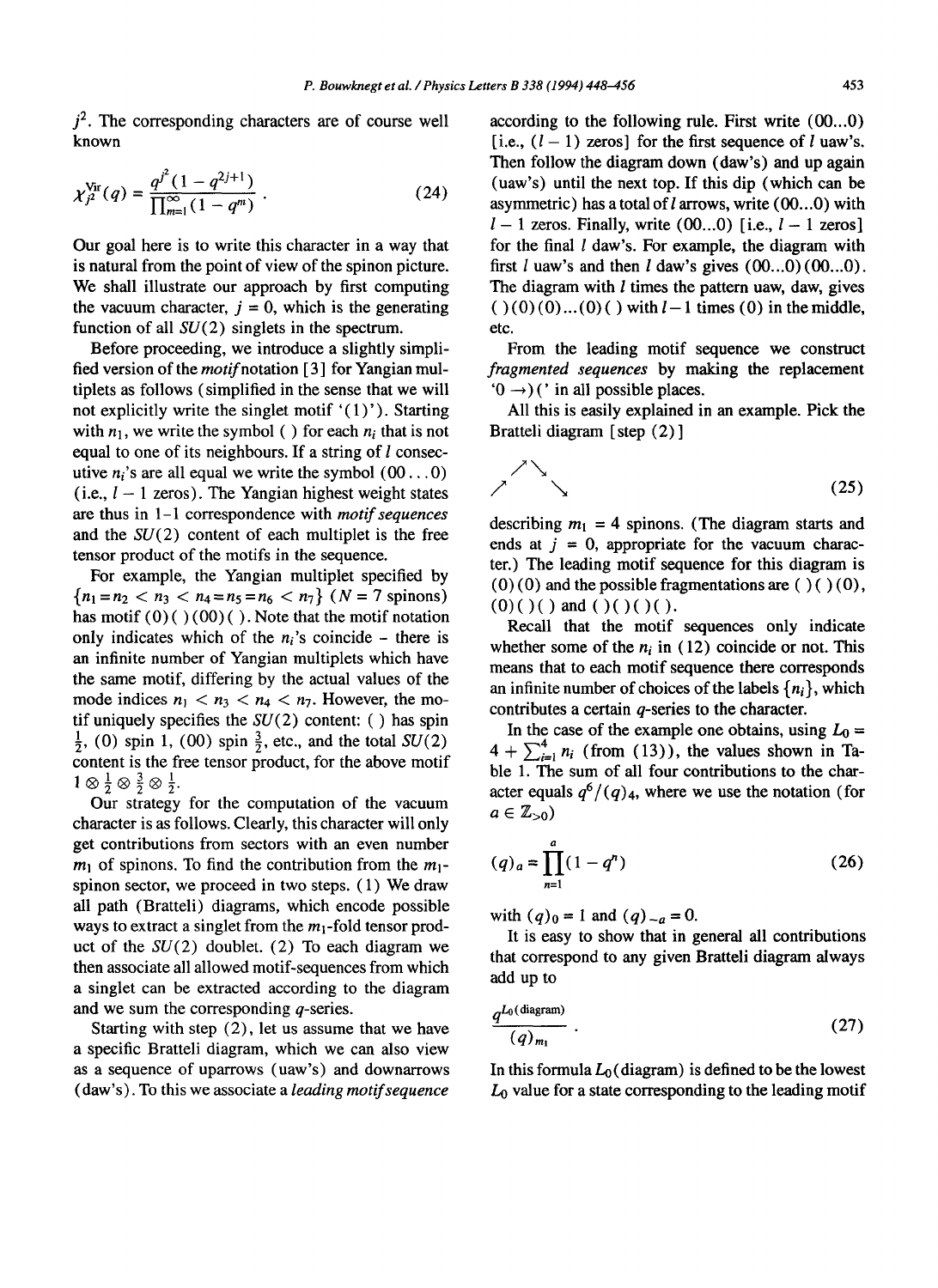| .          |                                |                                        |
|------------|--------------------------------|----------------------------------------|
| motif      | mode integers                  | character                              |
| (0)(0)     | $0 \leq n_1 = n_2 < n_3 = n_4$ | $\frac{1}{(1-q^2)(1-q^4)}$             |
| ( )( )(0)  | $0 \leq n_1 < n_2 < n_3 = n_4$ | $\frac{1}{(1-q^2)(1-q^3)(1-q^4)}$      |
| (0)()( )   | $0 \leq n_1 = n_2 < n_3 < n_4$ | $\frac{q}{(1-q^1)(1-q^2)(1-q^4)}$      |
| ()()()()() | $0 \leq n_1 < n_2 < n_3 < n_4$ | $\frac{3}{(1-q)(1-q^2)(1-q^3)(1-q^4)}$ |
|            |                                |                                        |

sequence of that diagram  $(0)(0)$  for the example (25), giving  $L_0 = 6$ .

Our remaining task is to sum  $q^{L_0$ (diagram) over all possible Bratteli diagrams [step (1)]. Let us start by evaluating the sum at  $q = 1$ , i.e., by simply counting the number of such diagrams. It is well known that this number can be written in terms of binomial coefficients

 $#$ (singlets in  $2^{m_1}$ )

$$
= \sum_{m_2,m_3,\dots\in 2\mathbb{Z}} \prod_{a\geq 2} \left( \frac{\frac{1}{2}(m_{a-1}+m_{a+1})}{m_a} \right) . \tag{28}
$$

To a given set  $\{m_1, m_2, ...\}$  of even integers corresponds a set of Bratteli diagrams as follows (the *ma'S*  must satisfy  $\frac{1}{2}(m_{a-1} + m_{a+1}) \geq m_a$  and only a finite number of them are non-zero; the non-zero ones are strictly descending). Suppose that  $m_l$  is the highest  $m_i$  not equal to zero. We start by drawing a pattern that has first  $l$  uaw's, then  $l$  daw's, etc., repeating this pattern  $\frac{1}{2}m_l$  times ( $m_l$  is even). Next we insert  $(\frac{1}{2}m_{l-1} - m_l)$  times a similar pattern, of lenght  $2(l-1)$  instead of 2l. In principle, the pattern can be inserted as a 'top' (first uaw's, then daw's) or as a 'dip' (first daw's, then uaw's). The rule is that if the arrow on the left of the insertion points up you put a 'dip', else a 'top'. It may be checked that, since all allowed diagrams are to be counted precisely once, there are  $m_l + 1$  positions where the insertions (which may be multiple) can be done. This means that we are separating  $m_l$  objects by  $(\frac{1}{2}m_{l-1} - m_l)$  separators, and this can be done in  $\left(\begin{array}{c} 2^{m}l-1 \\ m \end{array}\right)$  ways. Next, we insert  $(\frac{1}{2}(m_{l-2} + m_l) - m_{l-1})$  times a top or a dip of length  $2(l - 2)$ . There are  $m_{l-1} + 1$  spots where the insertions can be done and the corresponding factor is  $\left(\frac{\frac{1}{2}(m_{l-2} + m_l)}{m_{l-1}}\right)$ . Continuing, we build up the full product in (28).

We should now compute  $L_0$  for each of the diagrams and sum  $q^{L_0}$  over all diagrams associated with a set  ${m_1, m_2, \ldots}$ . We claim that the result is

$$
q^{\frac{1}{2}(m_1^2 + m_2^2 + \dots - m_1 m_2 - m_2 m_3 - \dots)} \times \prod_{a \geq 2} \left[ \frac{\frac{1}{2}(m_{a-1} + m_{a+1})}{m_a} \right]_q,
$$
 (29)

where

$$
\begin{bmatrix} a \\ b \end{bmatrix}_q = \frac{(q)_a}{(q)_{a-b}(q)_b}, \quad \text{for } a \ge b ,
$$
 (30)

(and zero otherwise). This formula can be understood as a q-deformation of the combinatorical expression in (28), and it can be derived by going through the same steps, this time keeping track of the  $q$  dependence of all factors.

As an example, let us choose  $m_1 = 6$ ,  $m_2 = 2$  and the rest 0. Going through the construction of diagrams as described above  $(l = 2$  here), we first draw the diagram

$$
\begin{array}{c}\n\downarrow \nearrow \searrow \downarrow \\
\searrow \searrow \downarrow\n\end{array} \tag{31}
$$

The vertical arrows indicate the positions where, in the second step, we can insert the pattern  $\searrow$  or  $\nearrow \searrow$ . We thus find a total of  $\binom{3}{2} = 3$  diagrams. With their corresponding leading motif sequence and  $q^{L_0}$  value they are

/\ /,~ "x~ ,7 "x~ (0) (00) ( ) q14 /%/% **/ \ (o)(o)(o) q~5**  /\ /~',,,x / z 'x~ ()(00) (0) ql6 . (32)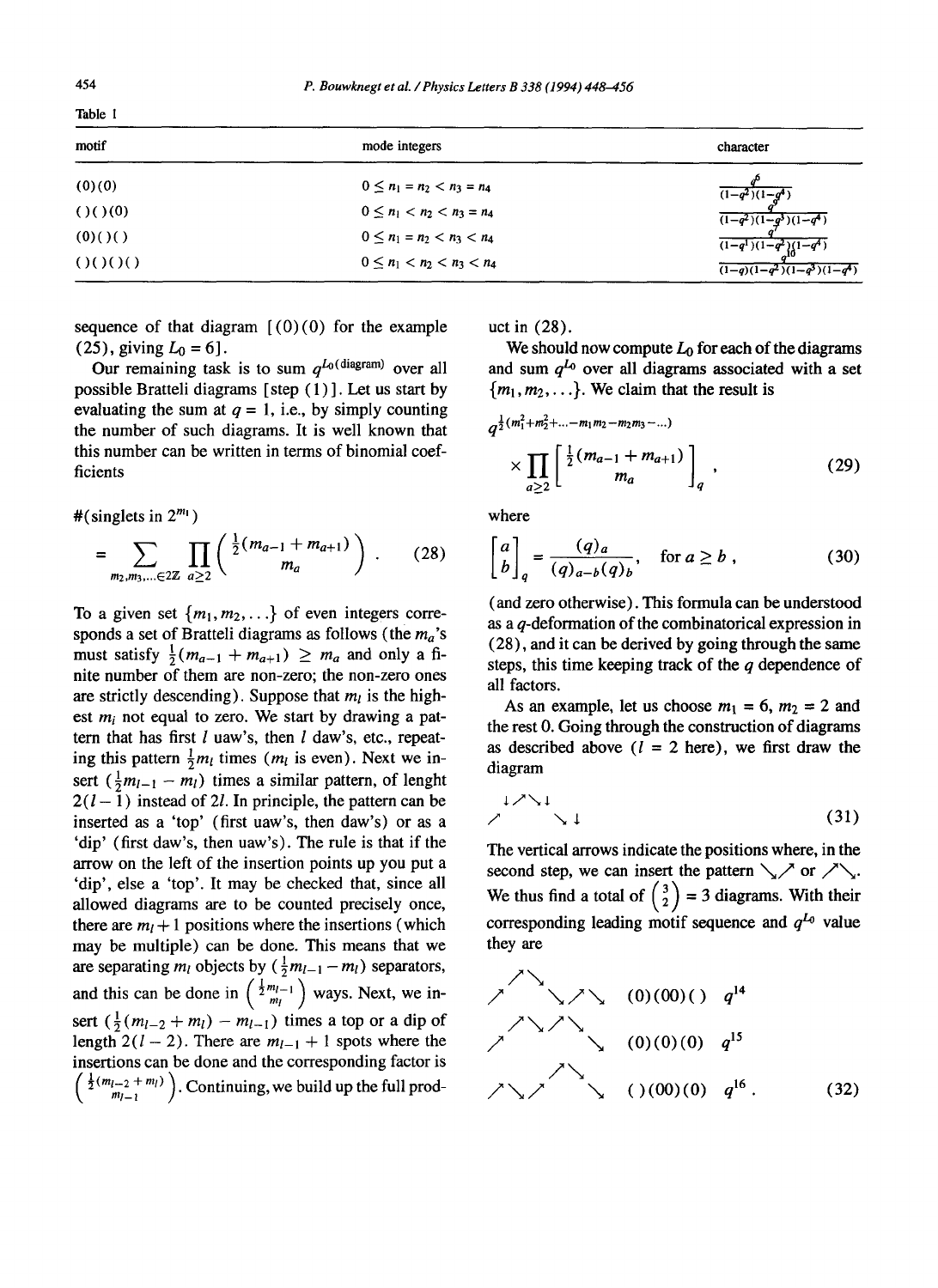These add up to  $q^{14}(1+q+q^2)$  which is indeed equal to  $q^{14} \begin{bmatrix} 3 \\ 2 \end{bmatrix}$ .

Putting together all ingredients, we find the following result for the Virasoro vacuum character

$$
\chi_0^{\text{Vir}} = \sum_{m_1, m_2, ... \in 2\mathbb{Z}} q^{\frac{1}{2}(m_1^2 + m_2^2 + ... - m_1 m_2 - m_2 m_3 - ...)} \times \frac{1}{(q)_{m_1}} \prod_{a \ge 2} \left[ \frac{\frac{1}{2}(m_{a-1} + m_{a+1})}{m_a} \right]_q.
$$
 (33)

This expression is the  $c = 1$  limit of a 'fermionic representation' of the Virasoro characters for unitary minimal models, as first given by Kedem et al. [4] and proven in [ 10].

Note that the sum over  $m_2, m_3, \ldots$  at fixed  $m_1$  gives the contribution of the  $m_1$ -spinon states to the character.

The Virasoro characters corresponding to non-zero  $SU(2)$  spin j can be obtained in an identical way, this time using Bratteli diagrams that start at  $j = 0$  and arrive at j. The character formula obtained reads as follows

$$
\chi_{j^2}^{\text{Vir}} = q^{-j/2} \sum_{m_1, m_2, \dots}^* q^{\frac{1}{2}(m_1^2 + m_2^2 + \dots - m_1 m_2 - m_2 m_3 - \dots)} \times \frac{1}{(q)_{m_1}} \prod_{a \ge 2} \left[ \frac{\frac{1}{2}(m_{a-1} + m_{a+1} + \delta_{a, 2j+1})}{m_a} \right]_q , \qquad (34)
$$

where the  $*$  on the summation symbol indicates that  $m_{2i}, m_{2i-2}, \ldots$ , are odd and the other  $m_i$  are even.

# **7.**  $A_1^{(1)}$  characters and generalizations

From the basis of states which we called Basis II, it immediately follows that the (level-I) affine characters that occur in this theory have the following ferrnionic representation

$$
\chi_{j=0}^{A_1^{(1)}} = \sum_{n^+ + n^- \text{even}} \frac{q^{(n^+ + n^-)^2/4}}{(q)_{n^+} (q)_{n^-}} ,
$$
  

$$
\chi_{j=\frac{1}{2}}^{A_1^{(1)}} = \sum_{n^+ + n^- \text{odd}} \frac{q^{(n^+ + n^-)^2/4}}{(q)_{n^+} (q)_{n^-}} .
$$
 (35)

These formulas were first written in  $[11]$  and they were related to the spinon picture in [9] (see also [12] for closely related results).

We thus see that for both choices of chiral algebra in this CFT (Virasoro and  $A_1^{(1)}$ ) the characters have a fermionic representation, and that in both cases we can derive this from the generalized commutation relations of the fundamental spinon fields.

Looking at other RCFT's, we make a number of observations. First of all, it seems clear that in general, the possibility to write 'fermionic representations' of characters in a RCFT directly points at a specific chiral algebra for which those characters are appropriate. (Interesting speculations on the connection of this with the possibility to find integrable massive perturbations of the CFT were put forward in Ref. [ 13] .) Secondly, there is a rather clear picture of how such a description changes if we pass from a WZW model to corresponding (diagonal) coset conformal field theories: in the character formulas such as (33) for the nth minimal coset model only a finite number of labels  $m_1, m_2, \ldots, m_n$  are allowed, which implies that the coset CFT's can be viewed as *interacting* spinon theories in which some of the multi-spinon states are lost.

In the language of the Bethe Ansatz equations, the labels  $\{m_2, m_3, \ldots\}$  in (33) refer to so-called 'ghost' excitations, which do not have a macroscopic range for their momenta. This is in contrast to  $m_1$ , which corresponds to a true quasi-particle. We can now describe the role of the Yangian symmetry in the  $SU(2)_1$  WZW model as follows: starting from the states generated by the single true quasi-particle (which we take to be  $\phi^+$ ), the Yangian adds 'descendant states', which in the Bethe Ansatz language would be associated with the 'ghost' degrees of freedom. In this formulation, the Yangian symmetry is characterized in an operational way, and one can try to find its analogue in **other**  RCFT's.

Applying this approach to the level-2  $SU(2)$  WZW model, we observe the following. The character formula for the  $SU(2)$  singlets in the (unprojected) Neveu-Schwarz vacuum sector of the super Virasoro algebra takes a form [4] which is identical to (33), with, however, for a given  $m_1$  an additional factor that has the form